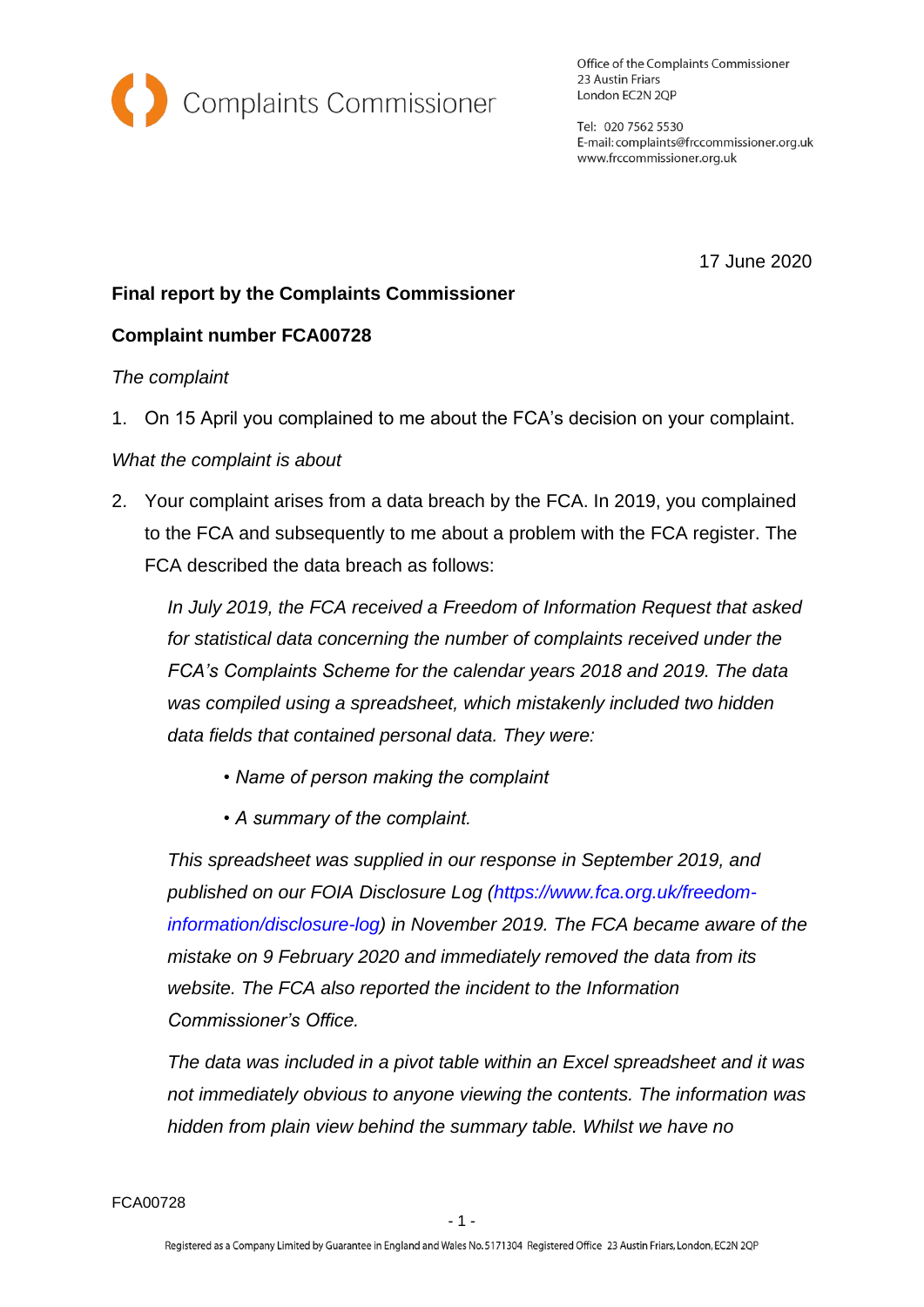*indications at present that your data has been seen by anyone (other than the person who reported it to us), we are not able to guarantee this.*

*The FCA implemented proactive monitoring by cyber intelligence experts to identify any copies of the information that might appear on the internet, with none being detected to date. The FCA also introduced additional checks to prevent this occurring again.*

## *What the regulator decided*

3. The FCA apologised to you for its error, and offered you protective registration with Cifas (a scheme for reducing the risk of fraudulent use of personal data).

*Why you are unhappy with the regulator's decision*

4. In your email to me you say you would like

*substantial compensation for damages to privacy ,stress and trauma from the case all stemming from the FCA incompetence to deal with confidential matters.*

# *My analysis*

- 5. The facts behind your complaint are not in doubt. Amongst many other people, you have been the subject of an FCA data breach. That breach ought not to have happened.
- 6. I have been briefed about this incident. It is clear that, as soon as the matter was drawn to the FCA's attention, it took swift action, including removing the information from its website and reporting itself to the Information Commissioner's Office. (It also informed my Office.)
- 7. Coming on top of the problems which led to your earlier, upheld, complaint, this has added to your dissatisfaction with the FCA. However, I note that the FCA contacted you, has issued you with an apology, and offered to pay for protective registration with Cifas, which you have accepted. Additionally, it has drawn your attention to your right to complain to the Information Commissioner's Office, which is the organisation with principal responsibilities for these matters.